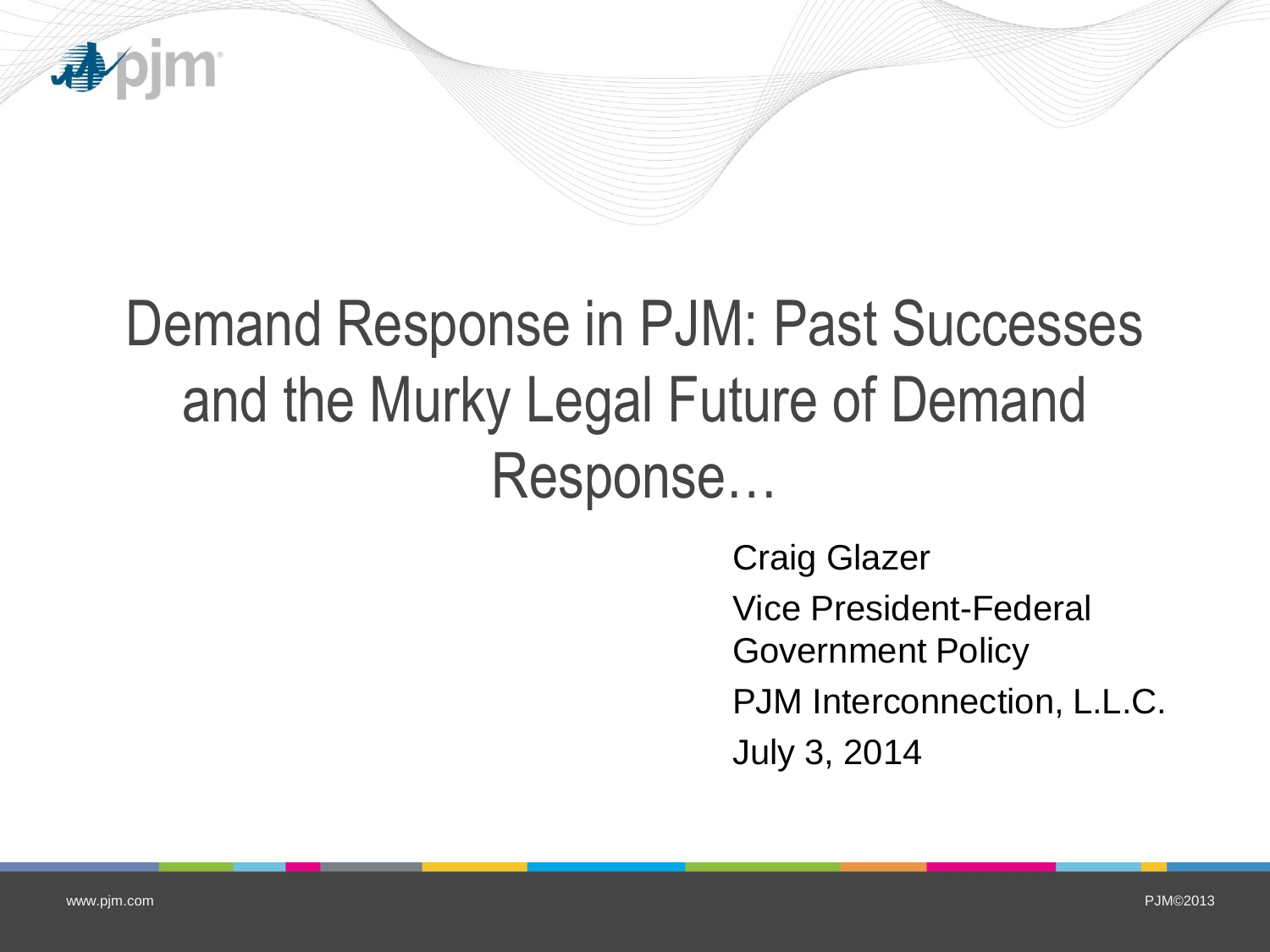

### PJM as Part of the Eastern Interconnection

• 27% of generation in Eastern Interconnection

**United States** 

• 28% of load in Eastern Interconnection

Eastern

Interconnection

• 20% of transmission assets in Eastern Interconnection

#### **KEY STATISTICS**

| <b>PJM</b> member companies | $900+$         |
|-----------------------------|----------------|
| millions of people served   | 61             |
| peak load in megawatts      | 165,492        |
| MWs of generating capacity  | 183,604        |
| miles of transmission lines | 62,556         |
| 2013 GWh of annual energy   | 791,089        |
| generation sources          | 1,376          |
| square miles of territory   | 243,417        |
| area served                 | 13 states + DC |
| externally facing tie lines | 191            |
|                             |                |

# **21% of U.S. GDP produced in PJM**

As of 4/1/2014

PJM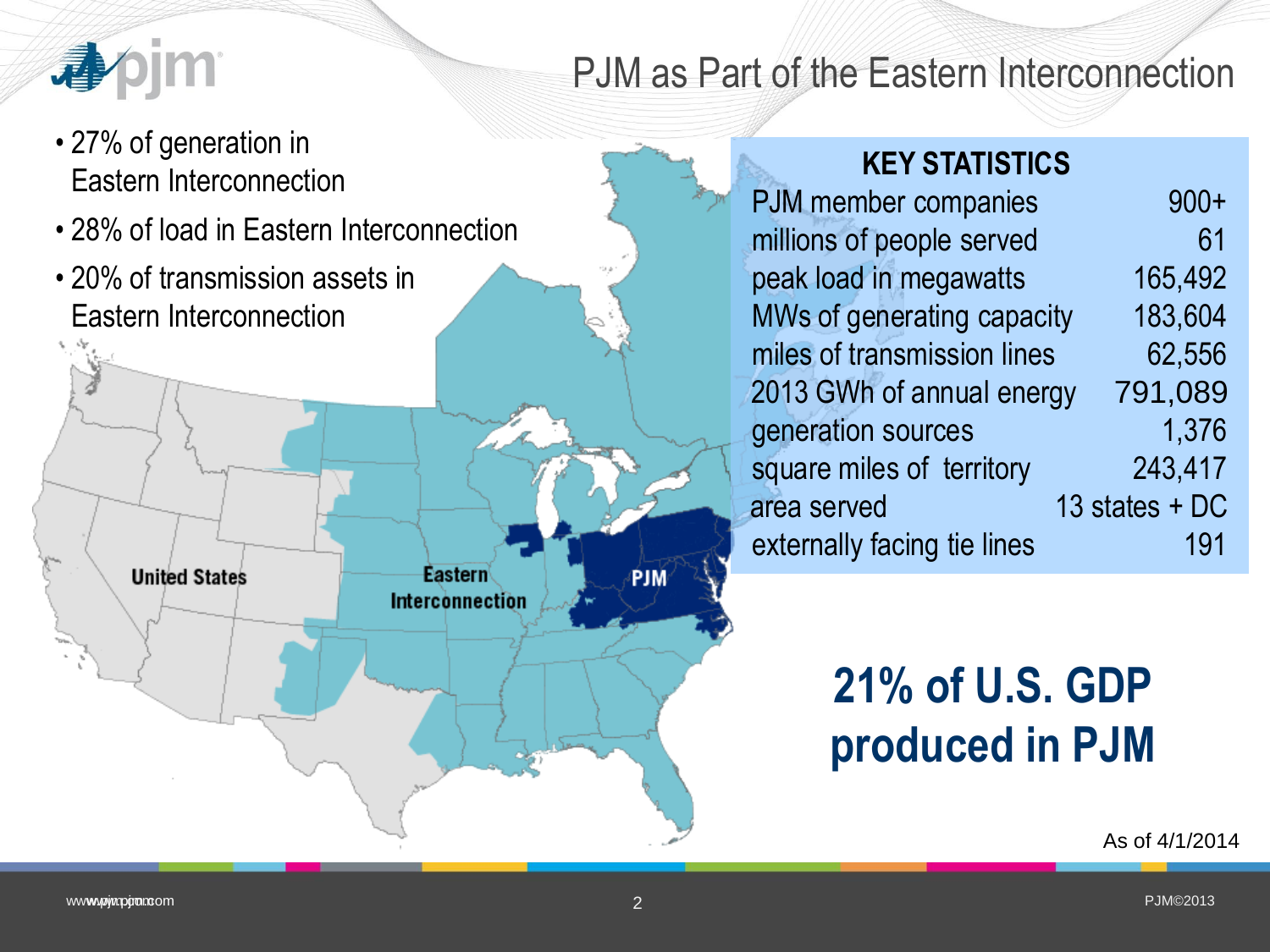

## PJM Opportunity by Wholesale Service

| <b>Wholesale</b><br><b>Service</b>           | <b>Demand Side</b><br><b>Response</b> |                      | <b>Energy</b><br><b>Efficiency</b> | <b>Price</b><br><b>Responsive</b><br><b>Demand</b> |
|----------------------------------------------|---------------------------------------|----------------------|------------------------------------|----------------------------------------------------|
| Capacity                                     | <b>Yes</b>                            |                      | Yes                                | yes                                                |
| Energy                                       | <b>Yes</b>                            | mebi<br>peo<br>Da    |                                    |                                                    |
| Day Ahead<br>Scheduling<br>Reserves (30 min) | <b>Yes</b>                            | Ma                   |                                    |                                                    |
| Synchronized<br>Reserves (10 min)            | Yes                                   | Economic<br>resource |                                    |                                                    |
| <b>Regulation</b>                            | <b>Yes</b>                            |                      |                                    |                                                    |

**Customer may participate as Emergency and Economic DSR and as EE**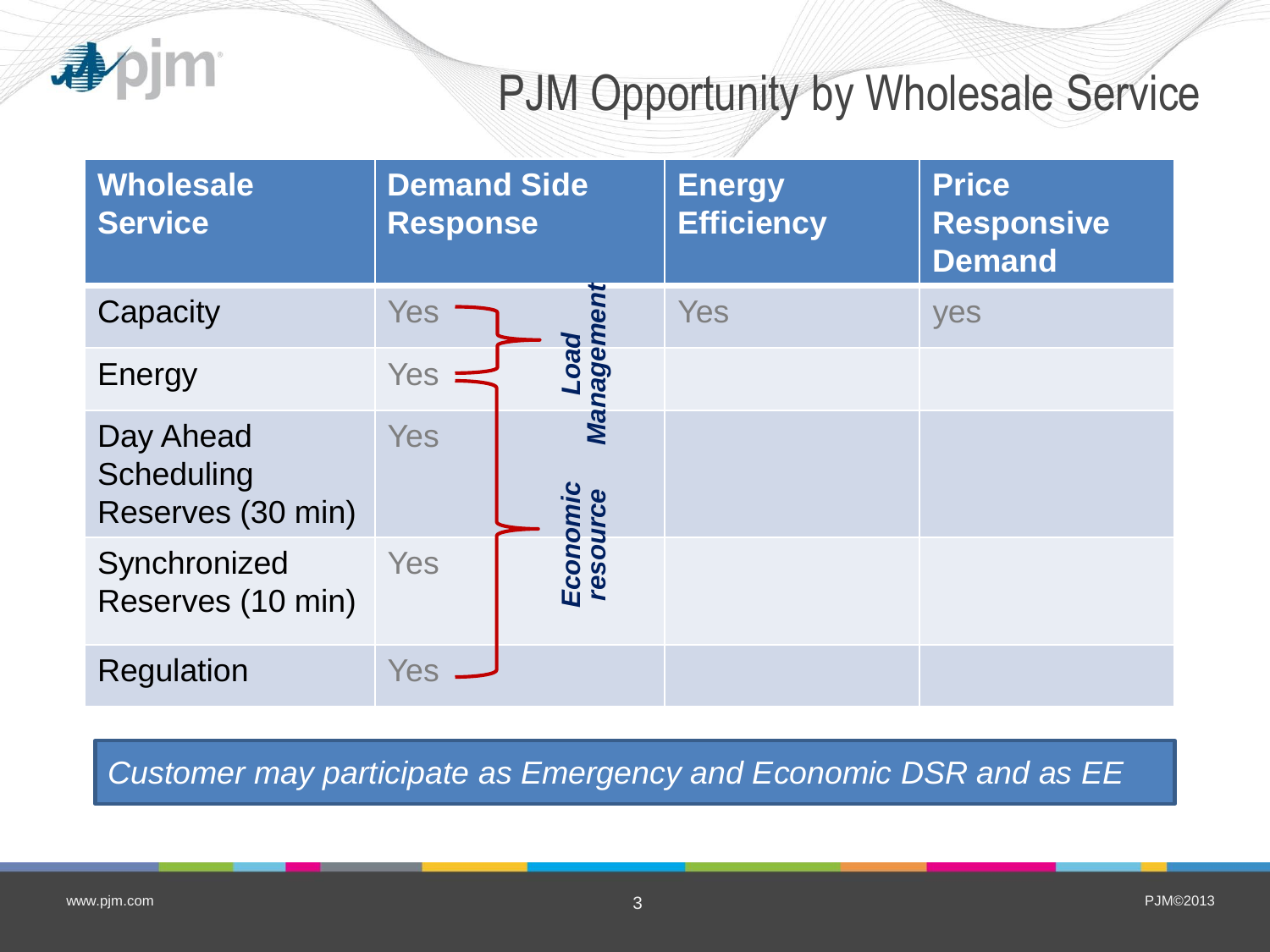

### DR Revenue by Year by Wholesale Service

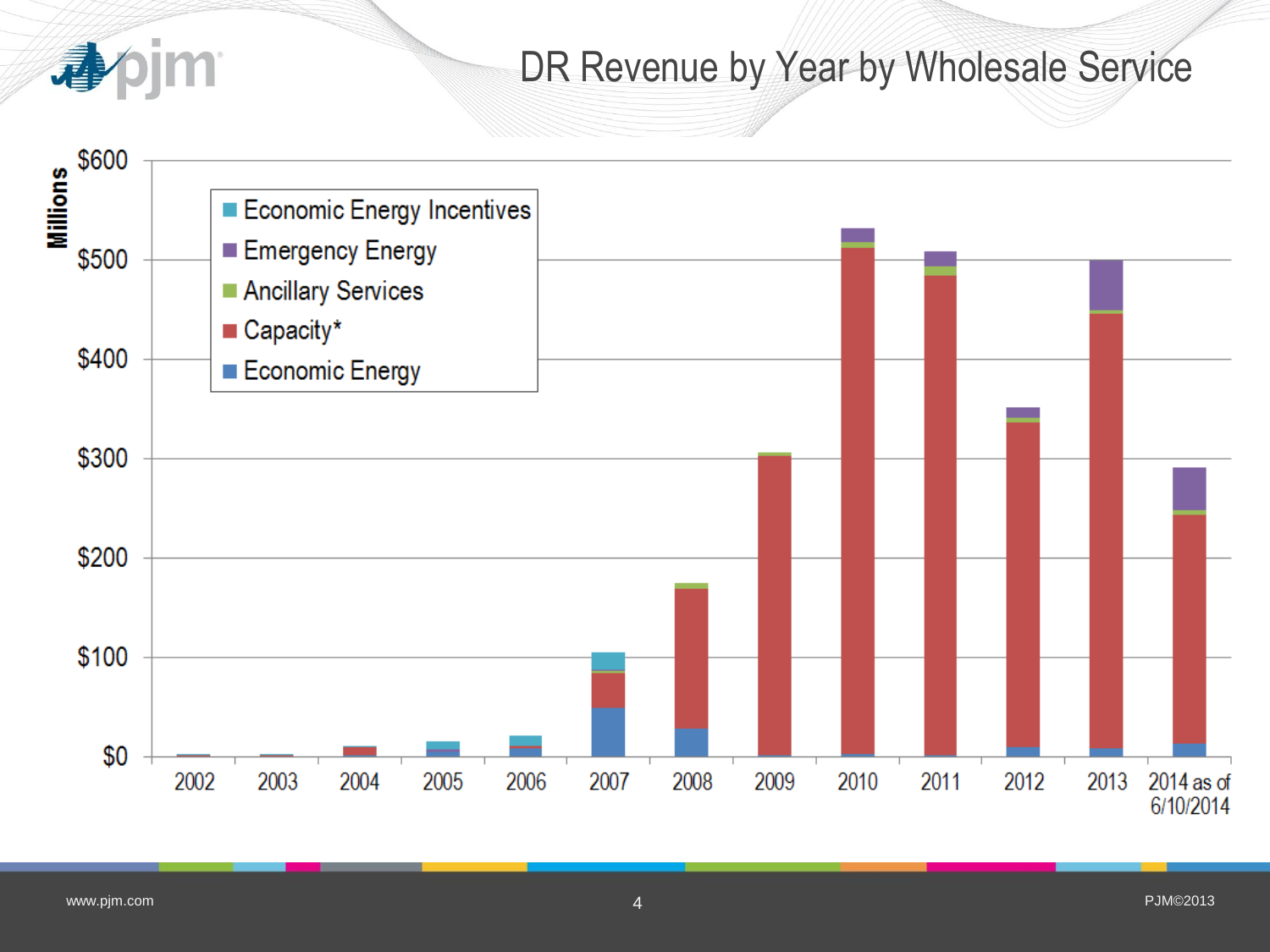

*Represents over 1 million end use customers (~14,000 C&I) across PJM*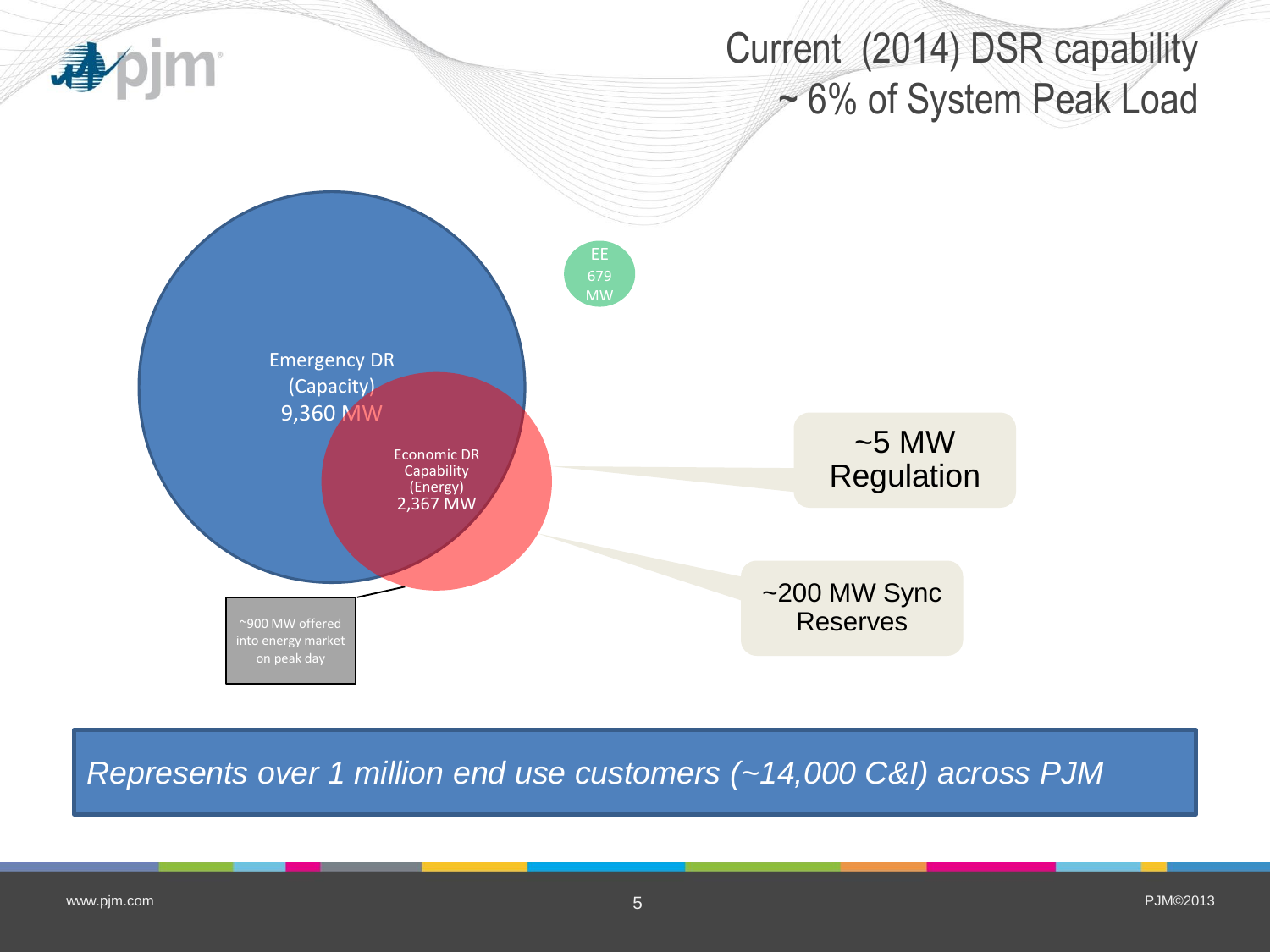

DR as Capacity resource

- Load Management (Emergency and Pre-Emergency)
	- Capacity resource responsible to reduce load when PJM needs it during an emergency
		- Limited DR, Extended Summer DR or Annual DR
		- Load reduction required within 30 minutes unless physical limitation (then allowed up to 2 hours for notification)
		- Annual Test required if DR not called during an emergency
		- Penalties for non-performance
	- Offer into auction up to 3 years in advance

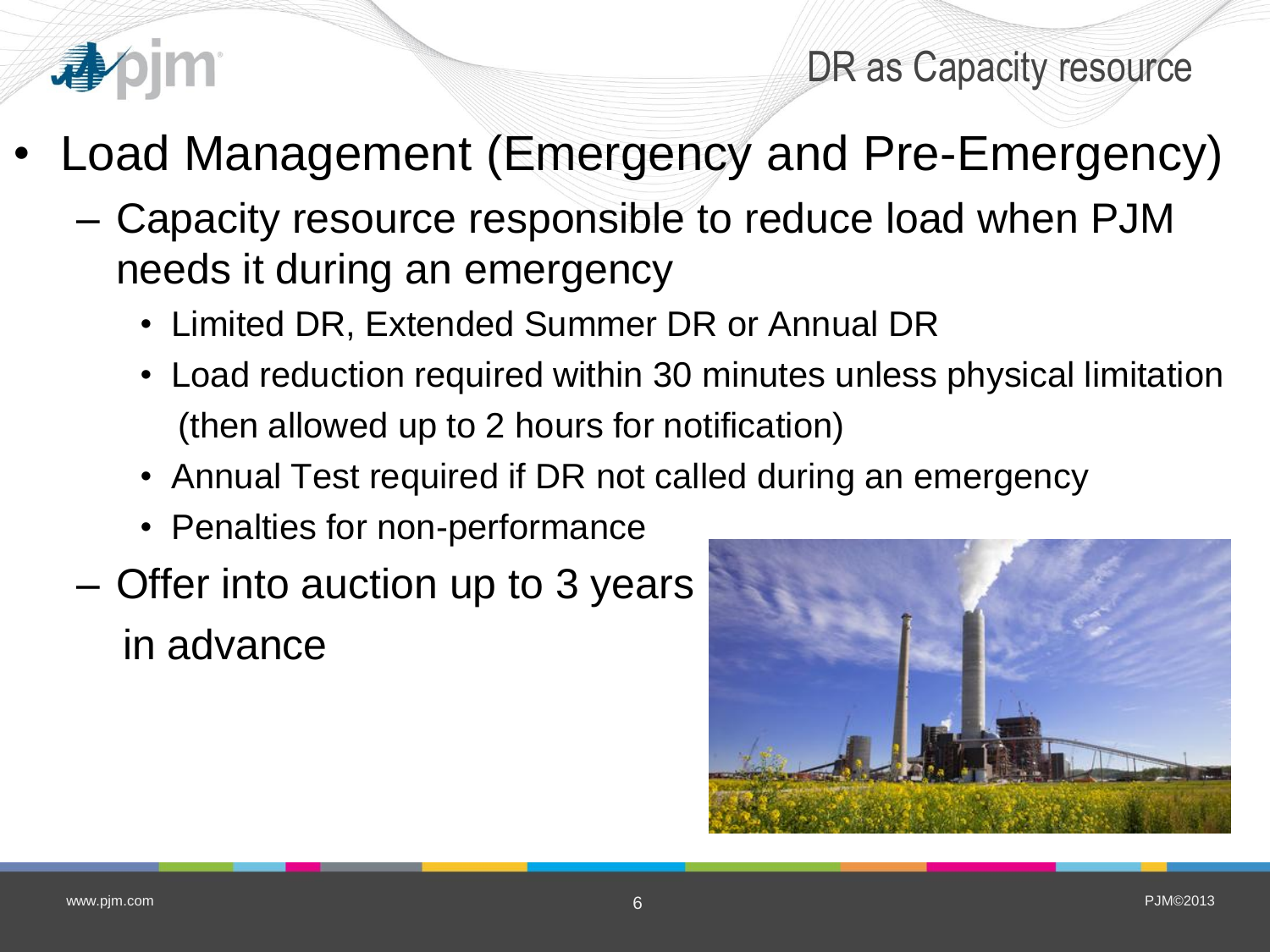

PJM Market Opportunities for EE

- Energy Efficiency Resource *(still fairly new in PJM)*
	- Infrastructure investment where *efficiency is greater than current codes and standards.*
		- Lighting
		- HVAC



- Offer into auction up to 3 years in advance
- Receive revenue from capacity market for 4 years
	- Based on demand reduction during peak
- Must have EE measurement and verification plan approved to participate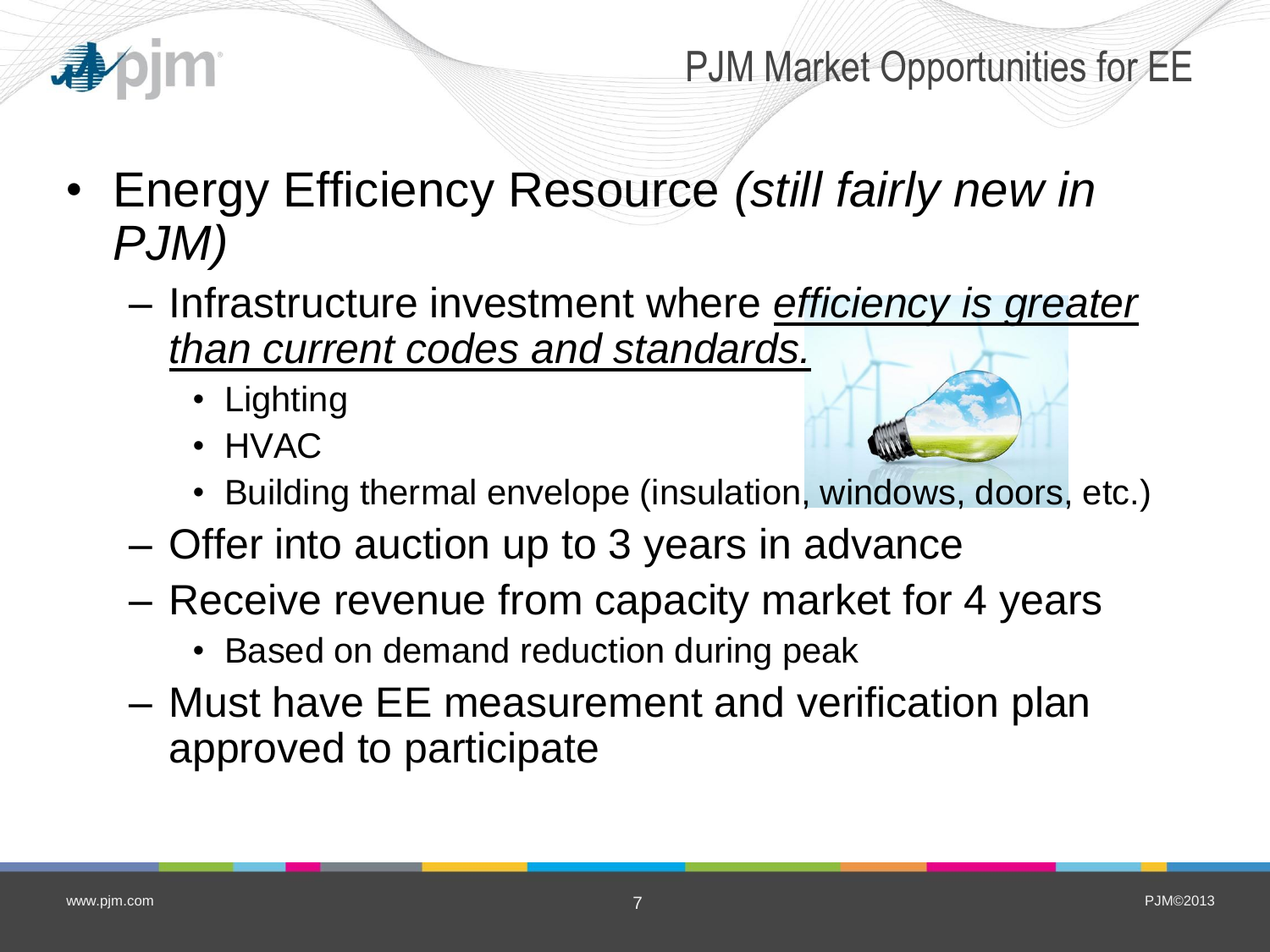

### PJM Market Opportunities

- Economic Resource
	- Energy market participate based on economic price signal
		- Day ahead market offer into market similar to generation
		- Real time market
			- PJM dispatch based on hourly availability, strike price, minimum downtime and shutdown cost.
	- Ancillary Services
		- Synchronized Reserves
		- Day Ahead Scheduling reserves
		- Regulation



*Economic load reduction are based on specific actions taken by resource & should not represent normal operations at the facility. Normally scheduled plant shutdowns do not qualify as PJM economic demand response.*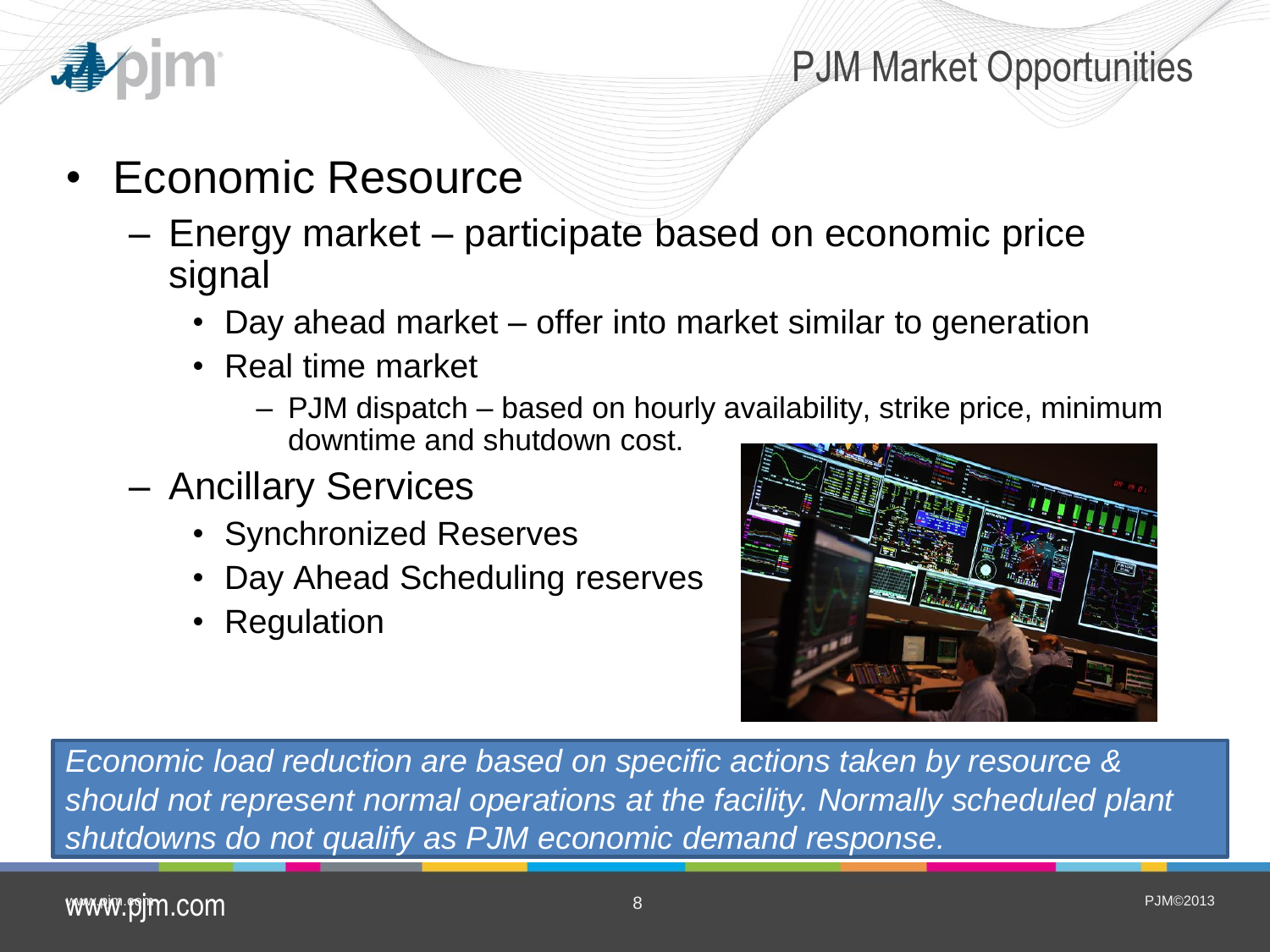

Demand Response in Ancillary Service Markets

- Day ahead scheduling reserves (30 minute supplemental reserves)
	- Must reduce net load within 30 minutes if dispatched by PJM
	- Hourly market price (DAMCP)
		- Jan Sept 2011 average (\$1.04 mwh)
	- Minimal participation to date based on economics
- Synchronized Reserves (10 minute spinning reserves)
	- Reduce load during reserve shortage, must reduce net load within 10 minutes.
	- Hourly market price (SRMCP)
		- Jan Sept 2011 average (Mid Atlantic = \$12.00 mwh, RFC non-Mid Atlantic = \$0.05 mwh)
	- Active participation from ~120 different resources
- Regulation real time load change (increase and decrease) based on real time system conditions
	- Hourly market price (RMCP)
		- Jan Sept 2011 average (\$17.03 mwh)
	- 2 resources began participation in December 2012



#### 0.1 MW required to participate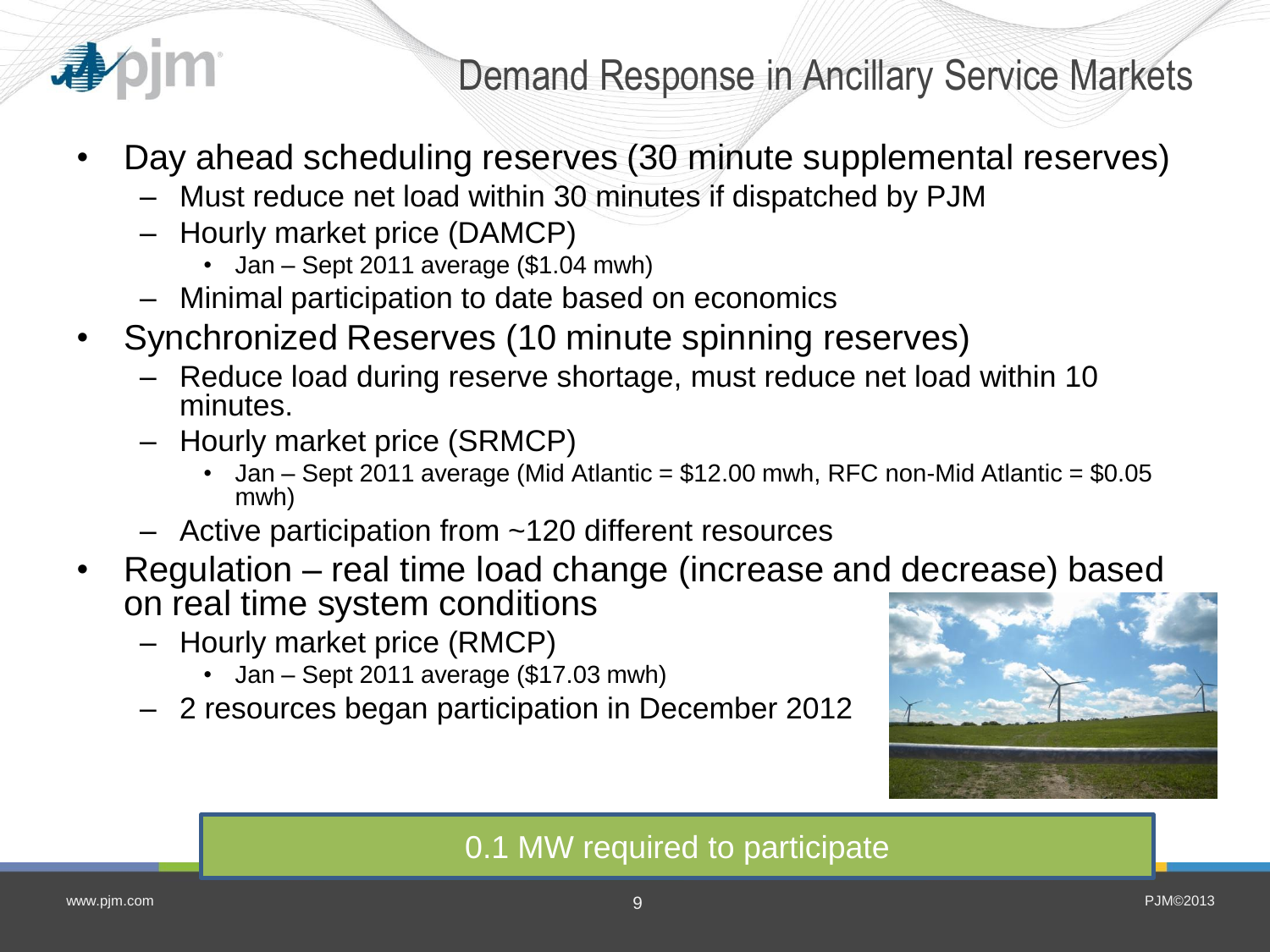### **Monthly Report of Demand Response Activity in PJM Markets**

Publically posted information about system conditions and prices cleared in PJM markets available



# PJM posts a monthly report of Demand Response activity in PJM Markets (link provided below)

<http://www.pjm.com/~/media/markets-ops/dsr/2014-dsr-activity-report-20140618.ashx>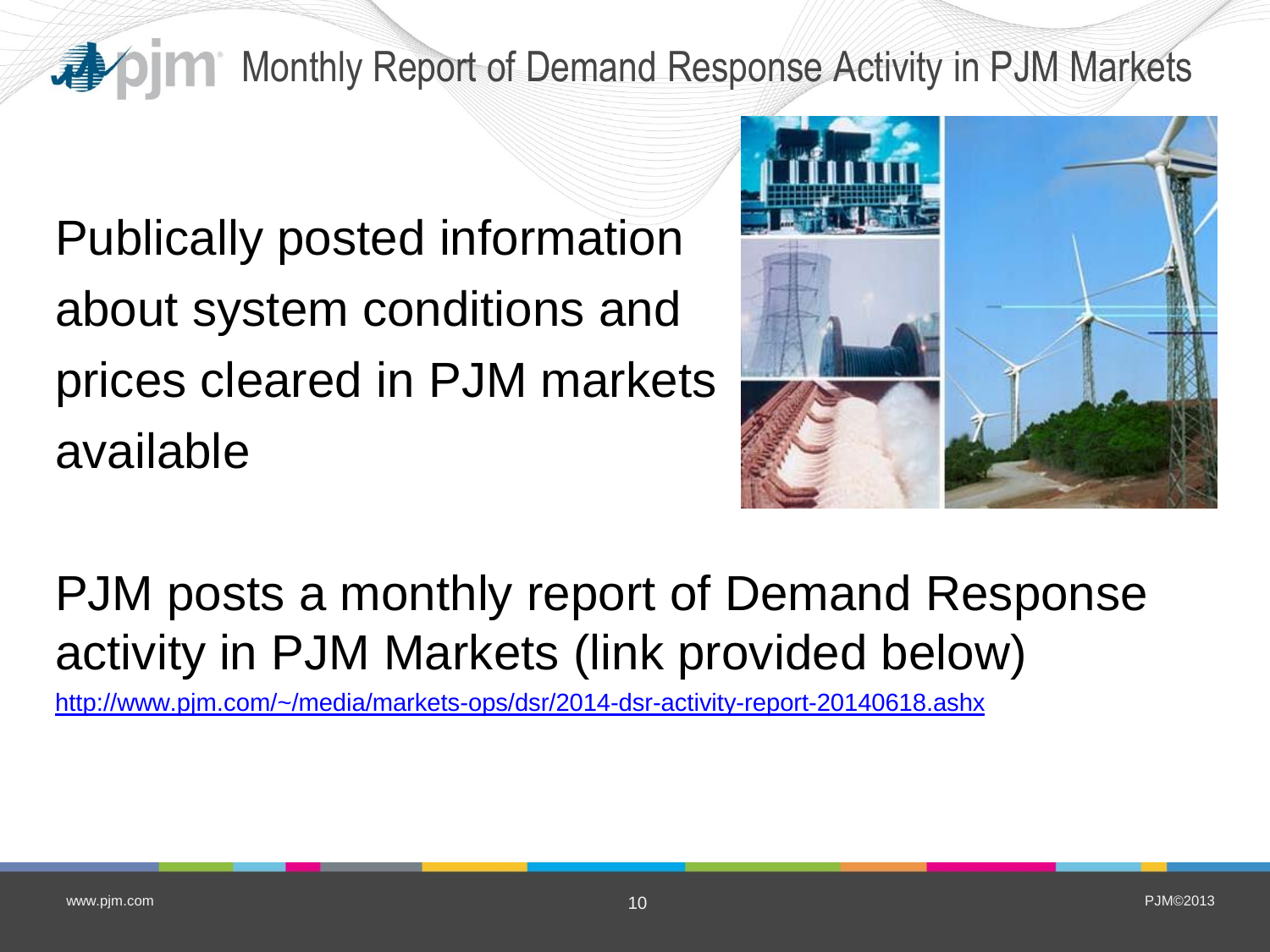### *The Monkey Wrench in the Works*

- US Court of Appeals Finds FERC has no jurisdiction over demand response
- Finds its not a wholesale sale of electricity
- Finds it does not legally "affect rates, terms and conditions"

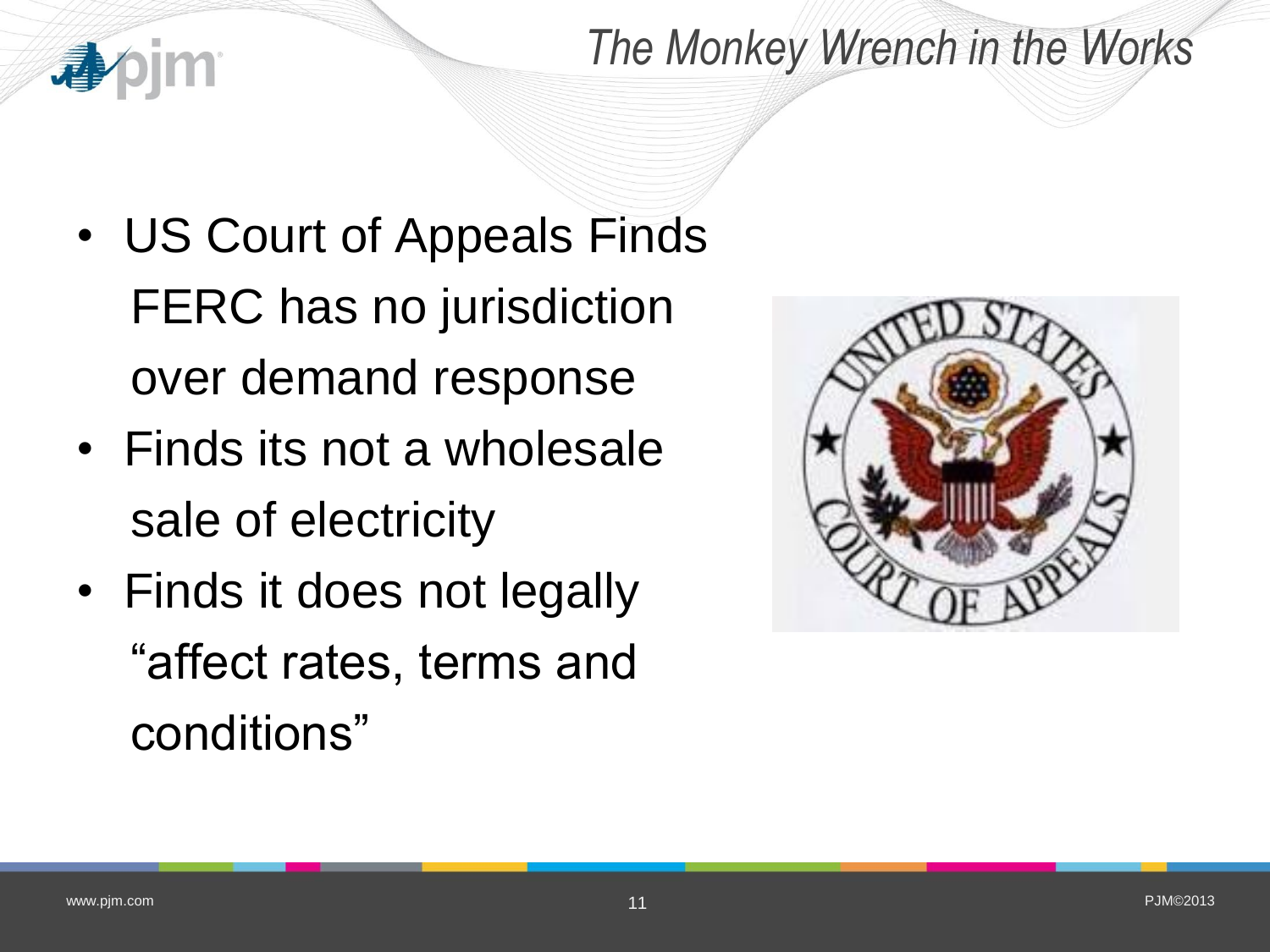### The Uncharted Future



- Demand response clears outside the market?
- Demand response simply as a load reduction reflected in the load forecast?



- Demand response simply as a load reduction reflected in the load forecast?
- Verifiable and controllable demand response receives a capacity credit?
- Future of aggregation?
- Demand response tied to CO2 reduction state plans?